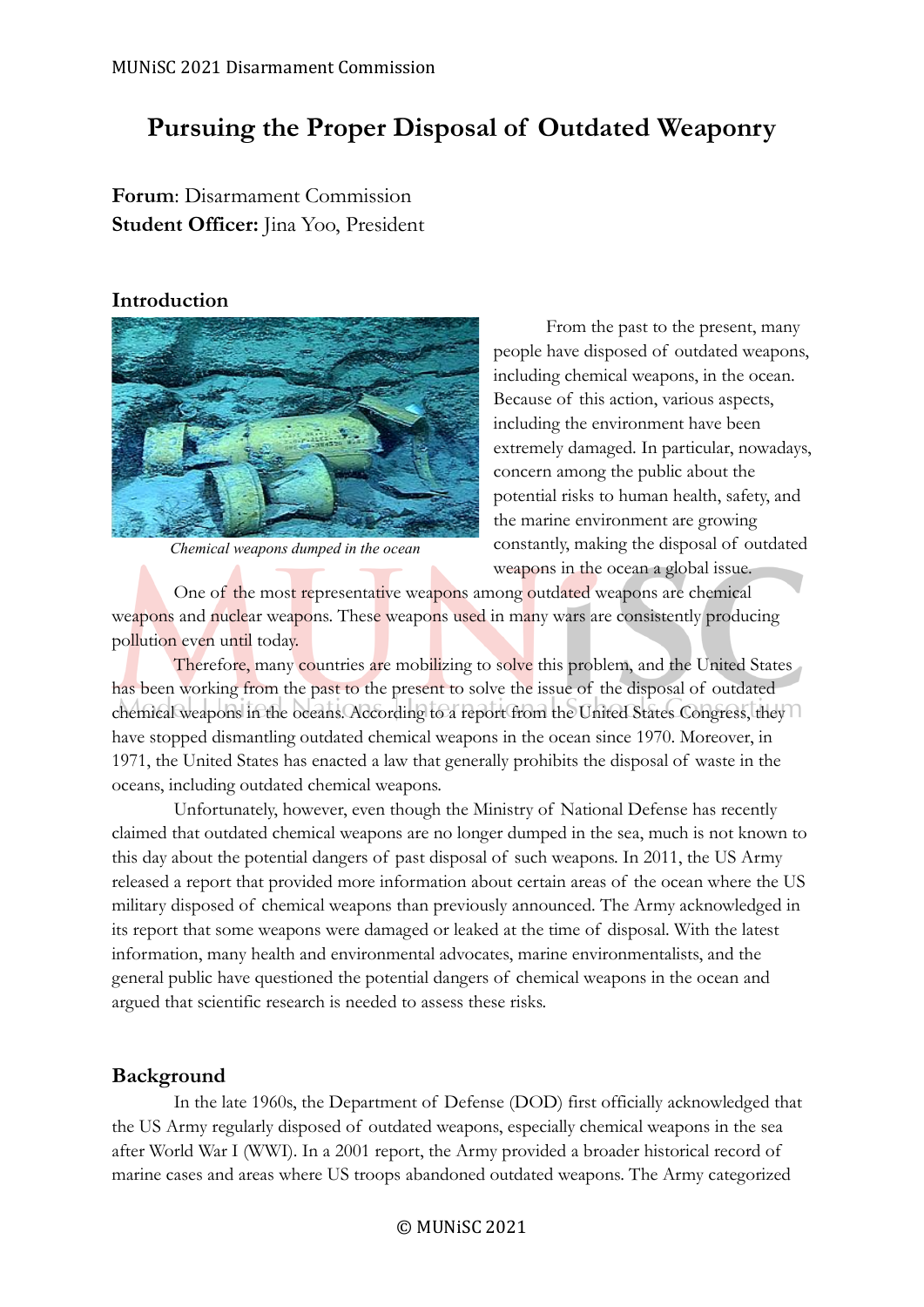#### MUNiSC 2021 Disarmament Commission

74 cases of marine disposal, 42 of which were handled off the US coast and off the coast.

The first recorded example in the report was in 1918 at an unknown location in the Atlantic Ocean between the US and the UK. However, the Army's records did not contain maritime disposition until 1941. Therefore, it is obscure how much marine disposal occurred in the meantime. The only can be sure of is that there will be more than the recorded figures. According to the Army, the last incident occurred in 1970, about 250 miles off the coast of Florida. Unfortunately, however, this case is also not possible to estimate the cumulative number of chemical weapons thrown into the sea and identify all kinds of weapons due to incomplete historical records.

The 2001 Army report pointed out that each disposal site had thousands of outdated weapons. The Army also points out that in some cases conventional explosives and radioactive waste were dumped into the sea along with outdated weapons. The amount of old chemical weapons ranged from less than 30 pounds to thousands of tons. Generally, there were various types of chemical weapons, such as sulfur mustard and a nerve agent.

Outdated chemical weapons speculation has spread geographically, including two cases of disposal on the Atlantic and Pacific continental coasts, the Gulf of Mexico, the Hawaiian coast, and the Mississippi River in Louisiana. Although the Army identified individual disposal cases on a site basis, many of these sites could only estimate extensive geographical references to coastal states or cities and approximate distances from the coast, but accurate coordinates could not be estimated. Even in some cases, only the Atlantic Ocean or the Pacific Ocean is identified. The army also



*Dumping chemical weapons into the ocean*

recognized the disposal of outdated US weapons on foreign shores in the Atlantic, Pacific, North Sea, Mediterranean Sea, and the Indian Ocean.

These days, many countries, including the US have tried to dispose of old weapons in a safe manner to make up for their mistakes taken before. However, the high cost and long time required to dispose of outdated weapons are preventing countries from disposing of the weapons appropriately. The cost of dismantling a typical nuclear weapon, a typical example of an old weapon, can explode like a firecracker. For instance, removing 37.5 tons of weaponsgrade plutonium can be more expensive and time-consuming than the Manhattan Project to produce atomic bombs that ended World War II (WWII).

The Trinity plutonium implosion device tested in the New Mexico desert, the Little Boy uranium bomb dropped on Hiroshima, the Fat Man plutonium bomb that hit Nagasaki, and old unused uranium bombs are now worth about \$24.1 billion within six years. In contrast, the Government Accountability Office (GAO) estimates that it will cost the US more than \$24.2 billion to remove 37.5 tons of plutonium and take it back by 2036.

To dispose of millions of old gallons of highly radioactive liquid waste dating back to the 1940s, the Ministry of Energy decided to build a waste disposal and anchoring plant in 2000. The cradle was estimated to be \$ 4.3 billion with the completion date of 2011. Then in December 2012, an audit by the US GAO was estimated that the cost will be \$13.4 billion, three times higher than the original estimated price.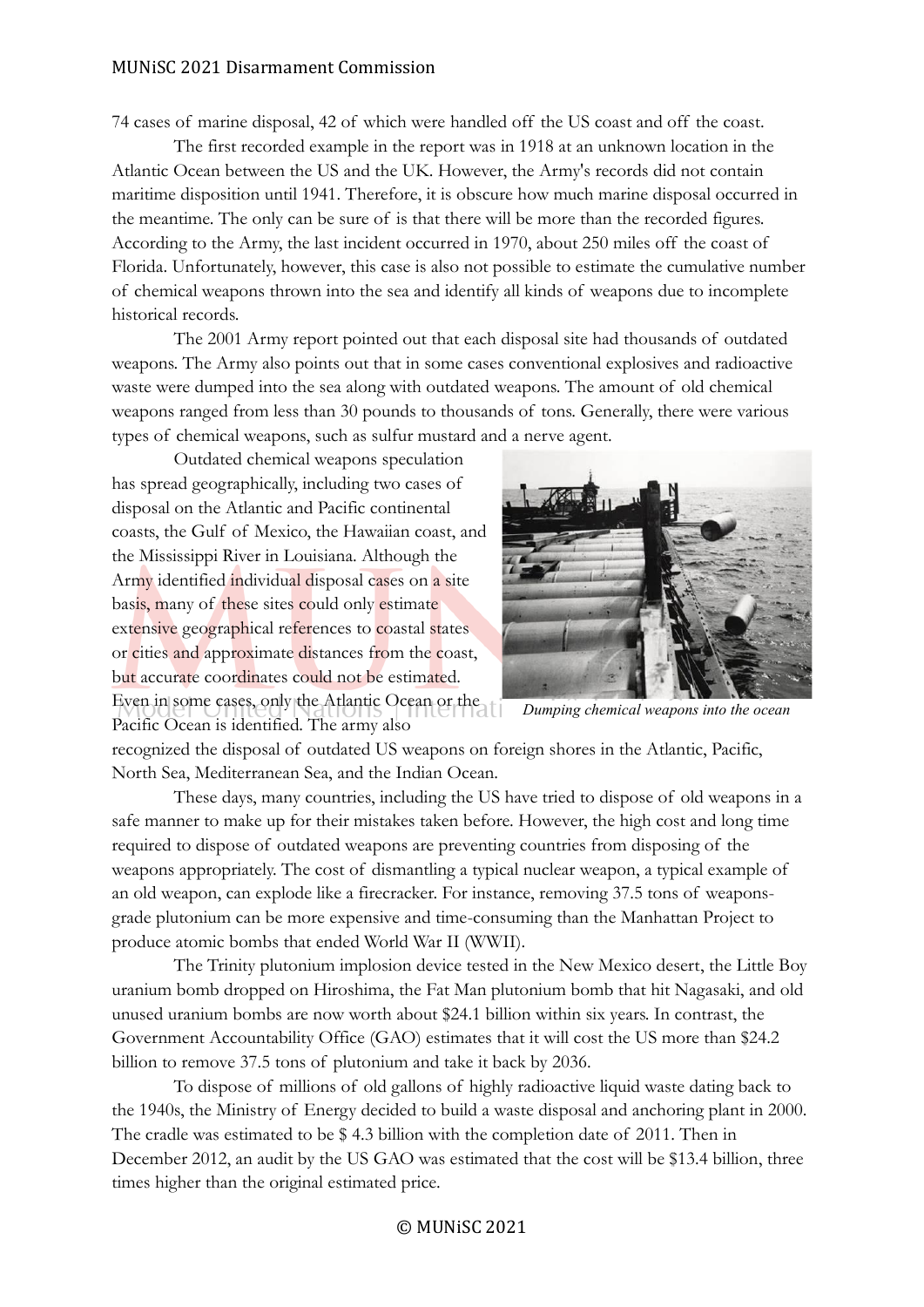### **International Actions**

Many federal governments have tried to find ways to dispose of old military equipment. At the end of WWII, many countries tried to reduce their large inventories by allowing civilians to use the military equipment.

DOD implements disposal policies through a Defense Logistics Agency (DLA) Disposition Services that considers deteriorated government equipment and supplies or unnecessary or exceed than current agency-designated obligations. DLA disposal services help reuse property, recover valuable metals, recycle, dispose of hazardous assets, and demilitarize military equipment.



DLA Deposition Services manages the reuse, transfer, donation, and sale of outdated military property. The Recycling/Transfer/Donation Program through DLA Disposition Services is the process of redistributing various properties that DOD no longer considers necessary. Weapons that are considered obsolete may be reused, transferred, donated, or sold. This service creates potential beneficiaries, including law enforcement, school systems, healthcare, civic and local organizations, libraries, homeless support agencies, state and local government agencies, and the general public.

Unfortunately, however, this service has caused a

more serious problem. People, including ordinary people, got dangerous weapons easily without realizing safety regulations, which caused lots of safety problems. Recently, the Law Enforcement Support Office (LESO), or 1033 Program has become the target of media coverage. Some lawmakers have expressed concern about the transfer of outdated weapons and types of military equipment available to state and local law enforcement agencies, particularly the federal 1033 program, due to clashes between protesters and police in August 2014. Therefore, on September 9, 2014, the US Senate Committee on Homeland Security and Government will hold a hearing titled "Supervision of Federal Programs with State and Law Enforcement."

### **Places of High Concern**

United States of America



*Outdated chemical weapons in the US*

From WWI to 1968, the US produced chemical weapons as a deterrent against similar weapons used by other countries. Although not used in wars, these US weapons are now obsolete and deteriorating with age.

The amount of chemical warfare agents in the US is estimated to have reached nearly 40,000 tons by 1968. These chemical warfare agents were stored in large containers, assembled weapons, and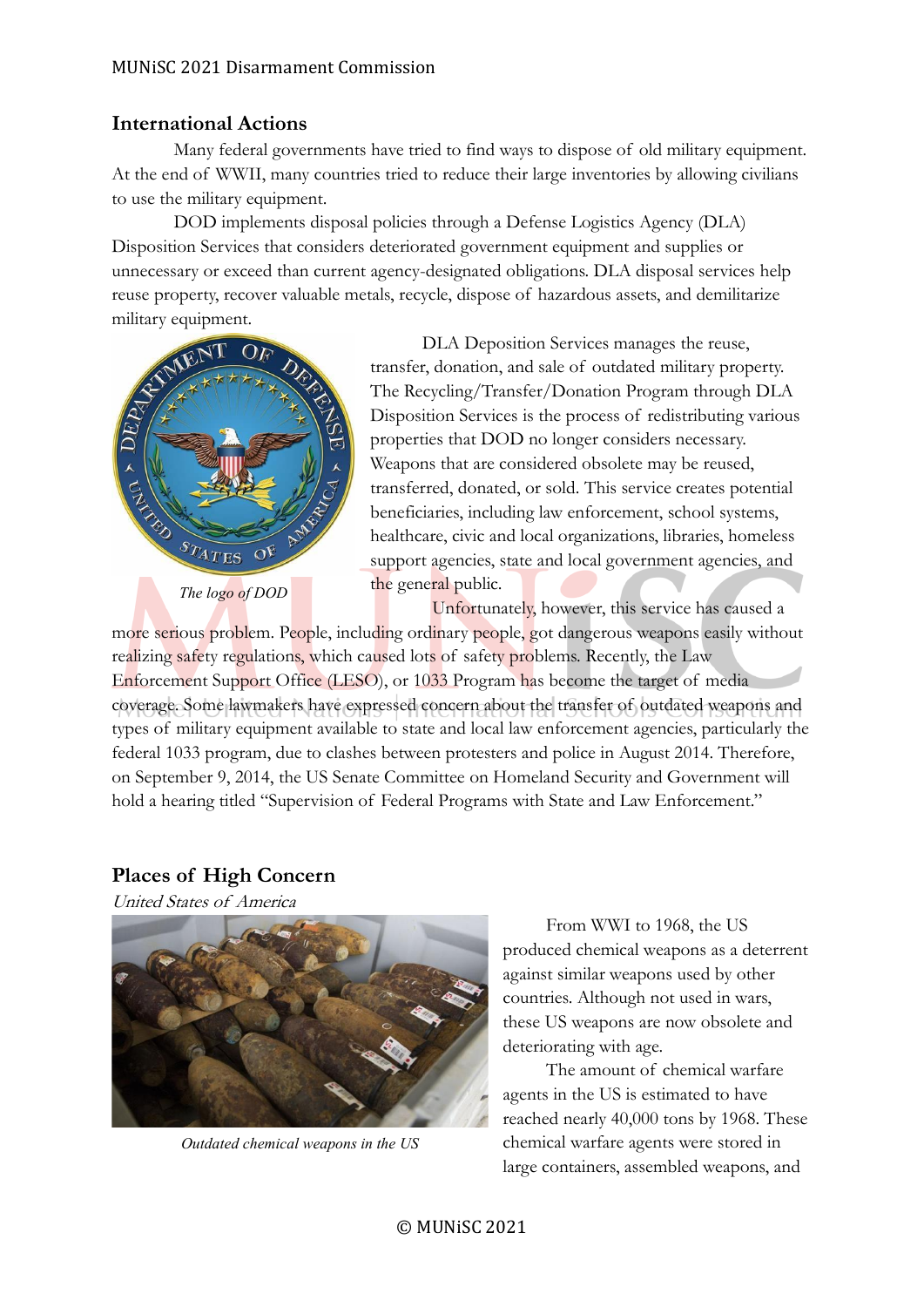#### MUNiSC 2021 Disarmament Commission

ammunition in nine locations in the US. During Operation Cut Holes and Sink 'Em (CHASE) from 1967 to 1970, thousands of tons of unwanted old weapons and ammunition were intentionally disposed of on an old ship that sank into the sea.

In 1970, Congress has passed various laws since they have recognized the problem, which has motivated them to solve the situation. Among the many laws were to protect the health and safety of the public and to protect the environment because of environmental concerns about dumping outdated weapons in the sea. The Congress also planned a program to demilitarize weapons.

In 1986, Congress called for the destruction of all stockpiles of US chemical warfare agents. According to the Organization for the Prohibition of Chemical Weapons (OPCW) inventory in 1997, the US stockpile totaled 30,500 tons. It is estimated that reserves such as recovered deteriorated weapons and chemical warfare agents will exist at more than 200 sites in the region.

A serious case of the disposal of old weapons in the US has now been found on the Hanford nuclear site. Hanford is a notorious 'tank farm' with 177 tanks containing millions of gallons of highly radioactive and toxic waste. These include useless and outdated weapons. About 50 of these tanks have various chemical compounds and their decay products accumulated into gases, indicating the immediate threat of explosion. Some tanks



*The sign of Hanford Site*

have already ruptured and radioactive materials have leaked to the ground. onsortium

#### Russian Federation

The situation in Russia is equally serious. Some of the outdated nuclear submarines are still armed with nuclear warheads and are rusting in the fjords of Murmansk. Because of this, many rivers have been polluted and reservoirs and lakes have been used to store large quantities of liquid radioactive materials.

In 1957, a waste storage tank exploded at the Chelyabinsk nuclear weapons site in Russia, scattering radioactive clouds over 200 square kilometers of agricultural areas containing numerous rivers and lakes. Almost all the trees in the most radioactive areas were damaged or killed. More seriously, radioactive waste is routinely



*Lake Karachay, polluted due to radioactive waste*

dumped in Lake Karachay that contains radioactive materials in the world most. The highest number recorded near the drainpipe is about 6 gray per hour, which is sufficient to give adult humans a lethal dose within an hour.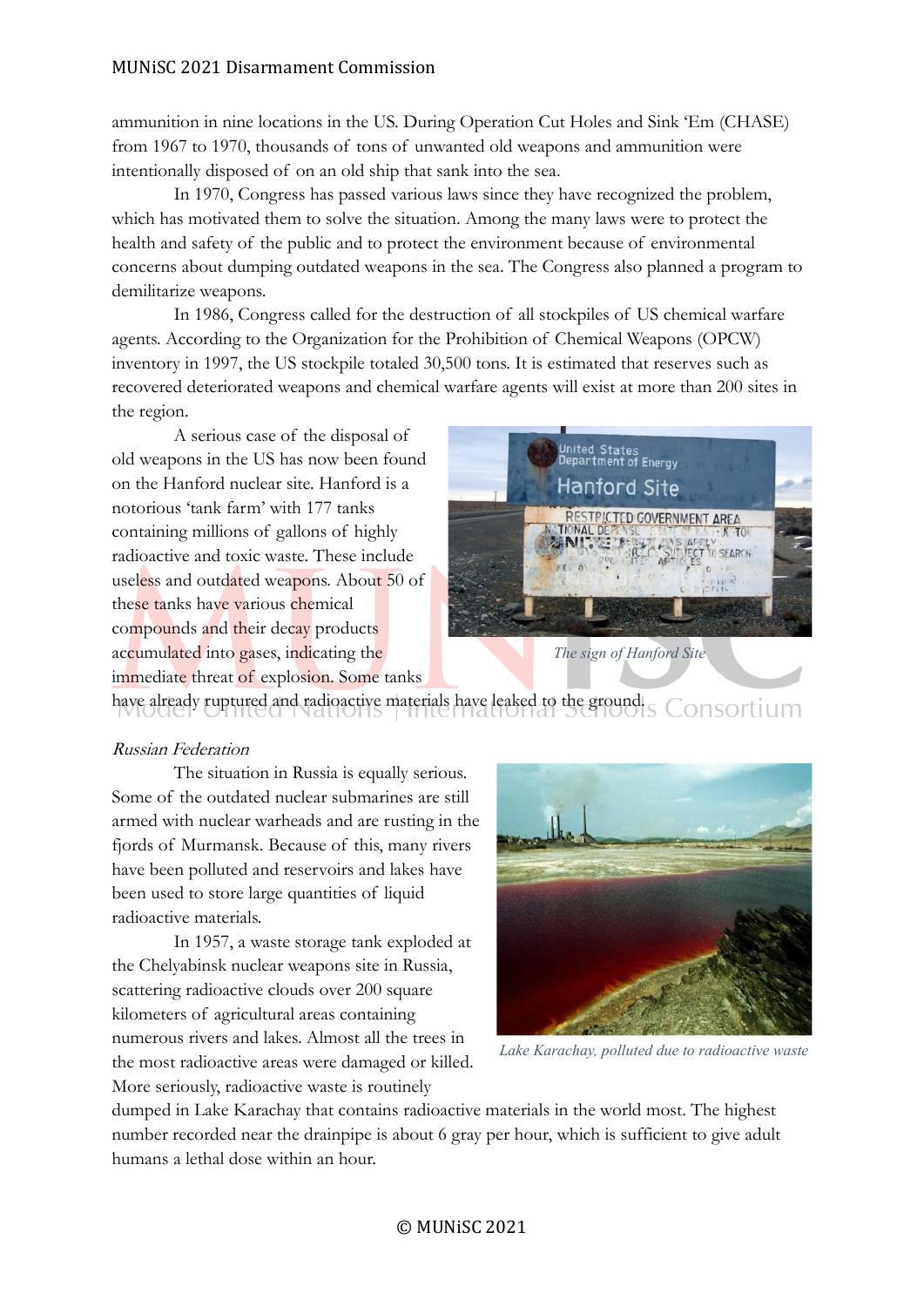### **Possible Solutions**

As there are many aspects to this problem, many solutions can be proposed. Among the many problems that exist within this issue, the three of the gravest are the following:

- 1. The fact that it takes a lot of time and money to dispose of outdated weapons,
- 2. The fact that many areas have already been seriously contaminated with discarded weapons, making it difficult to recover,
- 3. The fact that disposing of weapons does not only negatively affect the environment but also is harmful to human health.

Therefore, it is especially necessary to mediate negotiations between countries and organizations to secure sufficient financial supports for safely disposing of outdated weapons. Moreover, it is essential to employ many researchers to discover a new way that can reduce the cost and time of disposal of weapons. By providing some incentives including the best facility to motivate scientists to fully focus on their work. Finally, making stricter laws to restrict countries from dumping out their outdated weapons illegally can also be an effective solution. If there are countries that violate the law, they will receive some corresponding harsh punishments, such as paying a large amount of fine.

### **Glossary**

Department of Defense (DOD): executive division of the US federal government responsible for ensuring national security and supervising US military forces.

World War I (WWI): a war (1914-1918) in which the Central Powers (Germany and Austria-Hungary, joined later by Turkey and Bulgaria) were defeated by an alliance of Britain and its dominions France, Russia, and others, joined later by Italy and the US. O S CONSOLUM

World War II (WWII): a war (1939-1945) in which the Axis Powers (Germany, Italy, and Japan) were defeated by an alliance eventually including the UK and its dominions, the former Soviet Union, and the US.

Government Accountability Office (GAO): an independent, nonpartisan agency that works for the US Congress.

Law Enforcement Support Office (LESO): a division of DLA Disposition Services, a subordinate command of the Defense Logistics Agency in the US.

Organization for the Prohibition of Chemical Weapons (OPCW): an UN-related organization located in The Hague in the Netherlands, responsible for the administration of the Chemical Weapons Convention (CWC), including verification, inspection, and liaising with member states.

Hanford: a government reservation in Richland in southeastern Washington, a former US plutonium-production site.

Gray: a unit of absorbed dose of ionizing radiation, defined in the 1980s by the International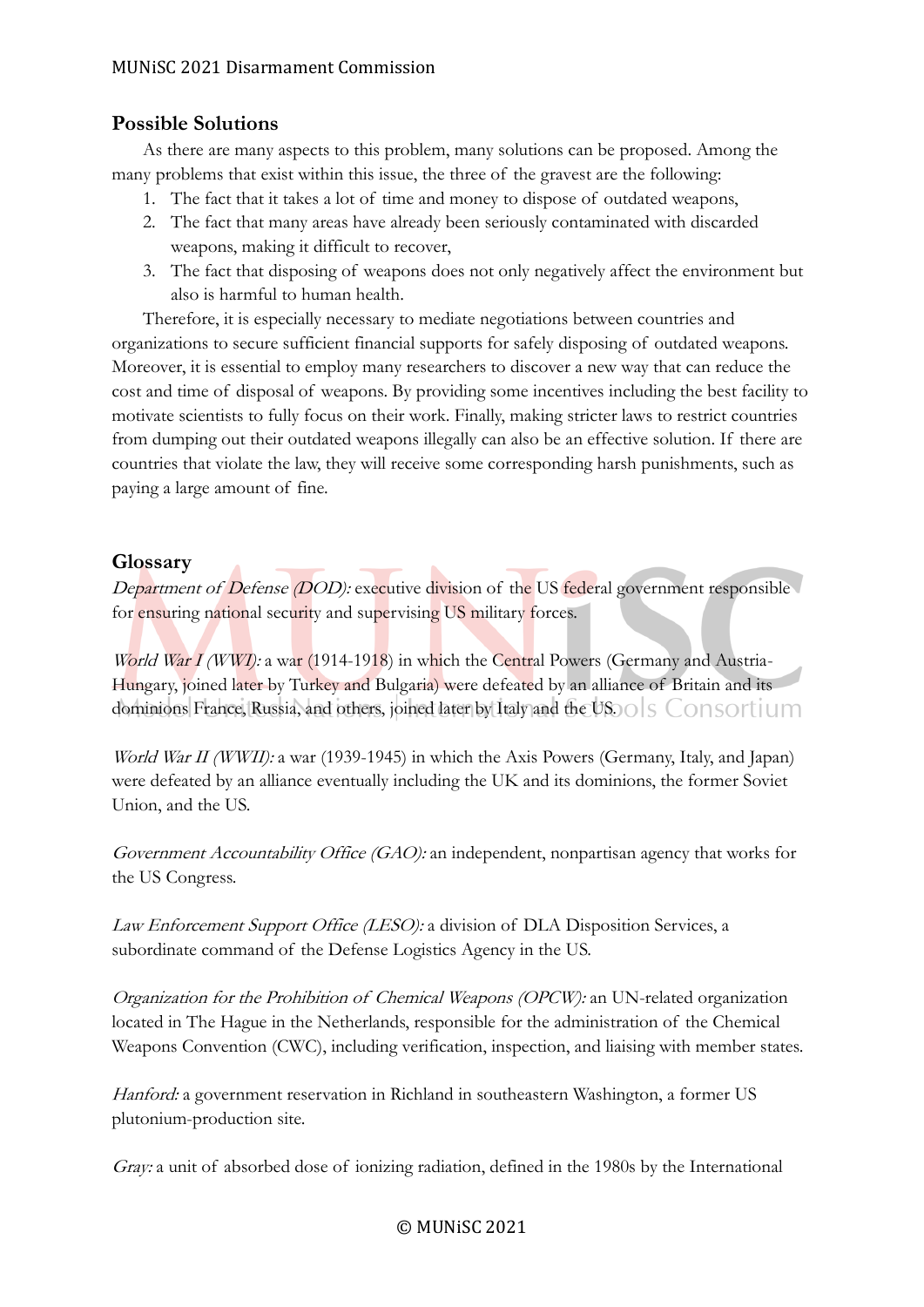Commission on Radiation Units and Measurements (ICRU).

### **Timeline**

<sup>1918</sup>– the US military disposed of old weapons at an unknown location in the Atlantic Ocean between the US and Britain.

<sup>1925</sup>– despite the Geneva Convention was created to ban chemical weapons, armies continued manufacturing sulfur mustard and other armaments throughout WWII, which highly has produced outdated weapons in the future.

<sup>1944</sup>– 16,000 sulfur mustard bombs were dumped in the ocean where near Pearl Harbor. <sup>1945</sup>– after all the wars, another problem has occurred: scientists did not know how to dispose of unnecessary obsolete weapons. Therefore, Russia, the UK, and the US chose the safest and cheapest disposal method at that time, which was dumping outdated weapons into the ocean. <sup>1945</sup>– the US military has demanded that landfills be placed at least 1,800 meters below the surface.

1960s – DOD officially acknowledged for the first time that the US Armed Forces had regularly disposed of outdated weapons in the ocean since WWI.

 $1967 - 1970$  – in the US, thousands of tons of unnecessary old weapons were loaded onto old ships and then deliberately sank into the sea.

1970 – the US Congress passed Public Law (PL) 91-121/441 (50 USC 1521), a plan created by DOD to dispose of outdated weapons, and recommended measures to protect public health and safety during such activities.

1972 – due to environmental concerns about dumping outdated weapons into the sea, the US Congress passed PL 92-532 (33 USC 1401).

 $1972$  – on September  $12<sup>th</sup>$ , DLA established the Defense Property Disposal Service. <sup>1983</sup> – the National Center for Environmental Health (NCEH) has reviewed plans for DOD's Chemical Weapons Demilitarization Program.

<sup>1986</sup>– as part of PL 99-145 (50 USC 1521) Congress demanded that all US chemical warfare agents be destroyed.

<sup>1989</sup>– LESO from the US has operated a 1033 program that allowed civilians to use outdated weapons to deal with the weapons.

<sup>1997</sup>– according to OPCE inventory, the US stockpile of obsolete weapons totaled 30,500 tons. 1997 – the US ratified the United Nations (UN) International Chemical Weapons Convention (CWC) treaty. By participating in the treaty, the US has agreed to scrap its outdated chemical weapons stockpile by April 29, 2007.

<sup>2001</sup>– the US army wrote a report to show the current situation and estimated the number of weapons that they dumped illegally.

2014 – concerns have arisen over the 1033 program after the shooting death incident in Ferguson, MO in August, and the widely spread photos of heavily armed police using equipment believed to have been transported from the federal government through the 1033 LESO. 2014 – on August, DLA and Environmental Protection Agency (EPA) reached an agreement on national security immunity and wrote a memorandum.